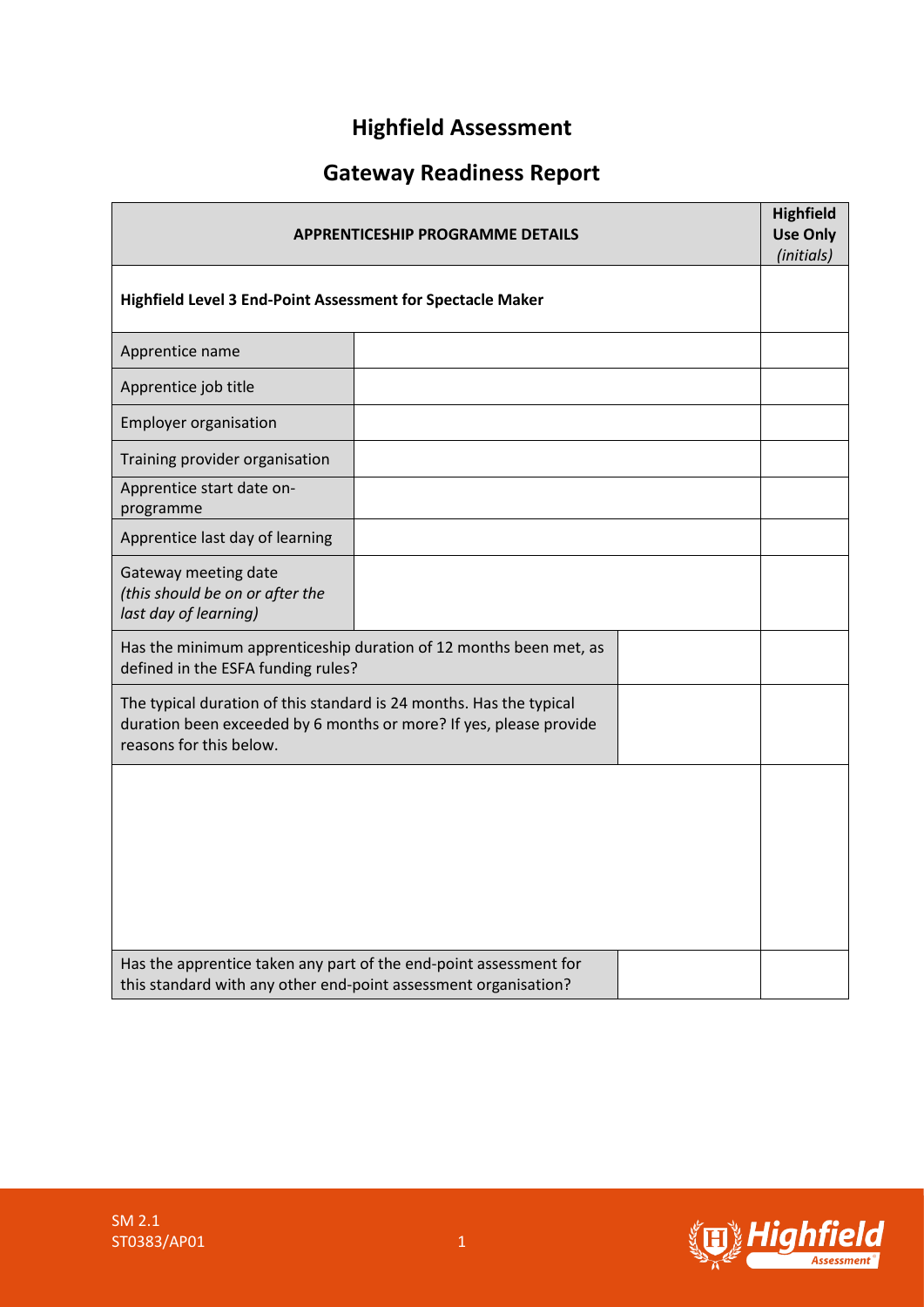| <b>PREREQUISITE REQUIREMENTS</b> |                               |                                                                      |                                            |  |  |
|----------------------------------|-------------------------------|----------------------------------------------------------------------|--------------------------------------------|--|--|
| Prerequisite<br>requirement      | Achieved by the<br>apprentice | <b>Evidence type provided</b><br>(e.g. PLR, certificate, screenshot) | <b>Highfield Use</b><br>Only<br>(initials) |  |  |
| Achieved English L2              |                               |                                                                      |                                            |  |  |
| <b>Achieved Maths L2</b>         |                               |                                                                      |                                            |  |  |

### **GATEWAY REVIEW**

The gateway review should be completed by the employer, supported by the training provider, to record how the apprentice has met each of the standard subject areas. This can be discussed through a Q&A, and/or the apprentice may present evidence that can be reviewed during the meeting to show their achievement of the standard.

The employer, supported by the training provider, must agree that the apprentice is, in their view, competent in the role and therefore ready to undertake the end-point assessment. This should be recorded in the table below, along with any comments.

| <b>Standard area</b>                                 | <b>Assessment</b><br>ready? | <b>Comments</b> |
|------------------------------------------------------|-----------------------------|-----------------|
| Knowledge                                            |                             |                 |
| Health and Safety                                    |                             |                 |
| Materials                                            |                             |                 |
| Tools                                                |                             |                 |
| Quality                                              |                             |                 |
| <b>Construction of Spectacles</b>                    |                             |                 |
| The manufacture, service<br>and repair of spectacles |                             |                 |
| <b>Skills</b>                                        |                             |                 |
| Health & safety and<br>working environment           |                             |                 |
| Technical interpretation<br>and understanding        |                             |                 |
| Manufacturing and repair<br>processes                |                             |                 |
| Tools and equipment                                  |                             |                 |
| Quality                                              |                             |                 |
| <b>Behaviours</b>                                    |                             |                 |

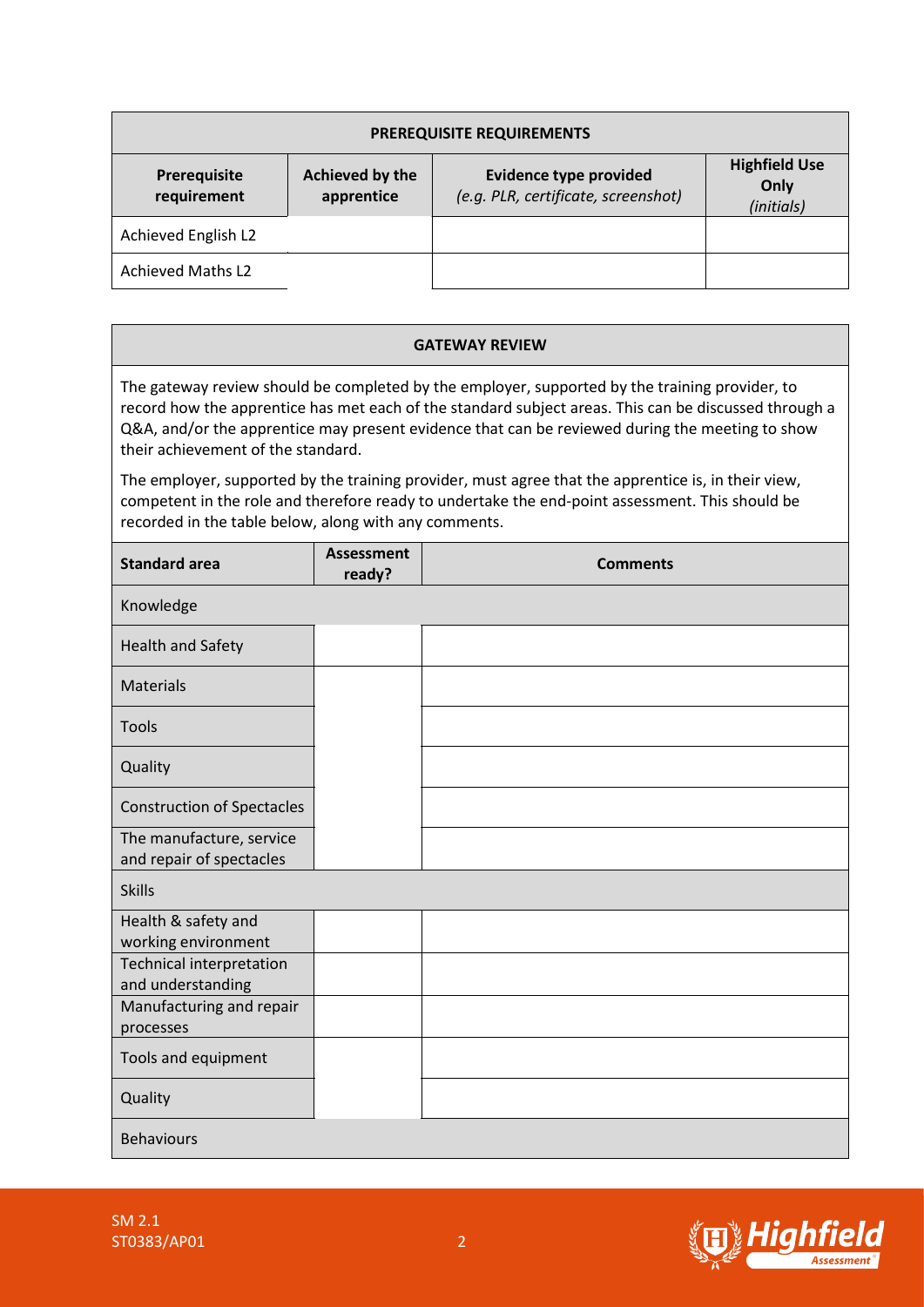| <b>Quality focused</b> |  |
|------------------------|--|
| Professionalism        |  |
| Self-development       |  |
| Safety orientated      |  |